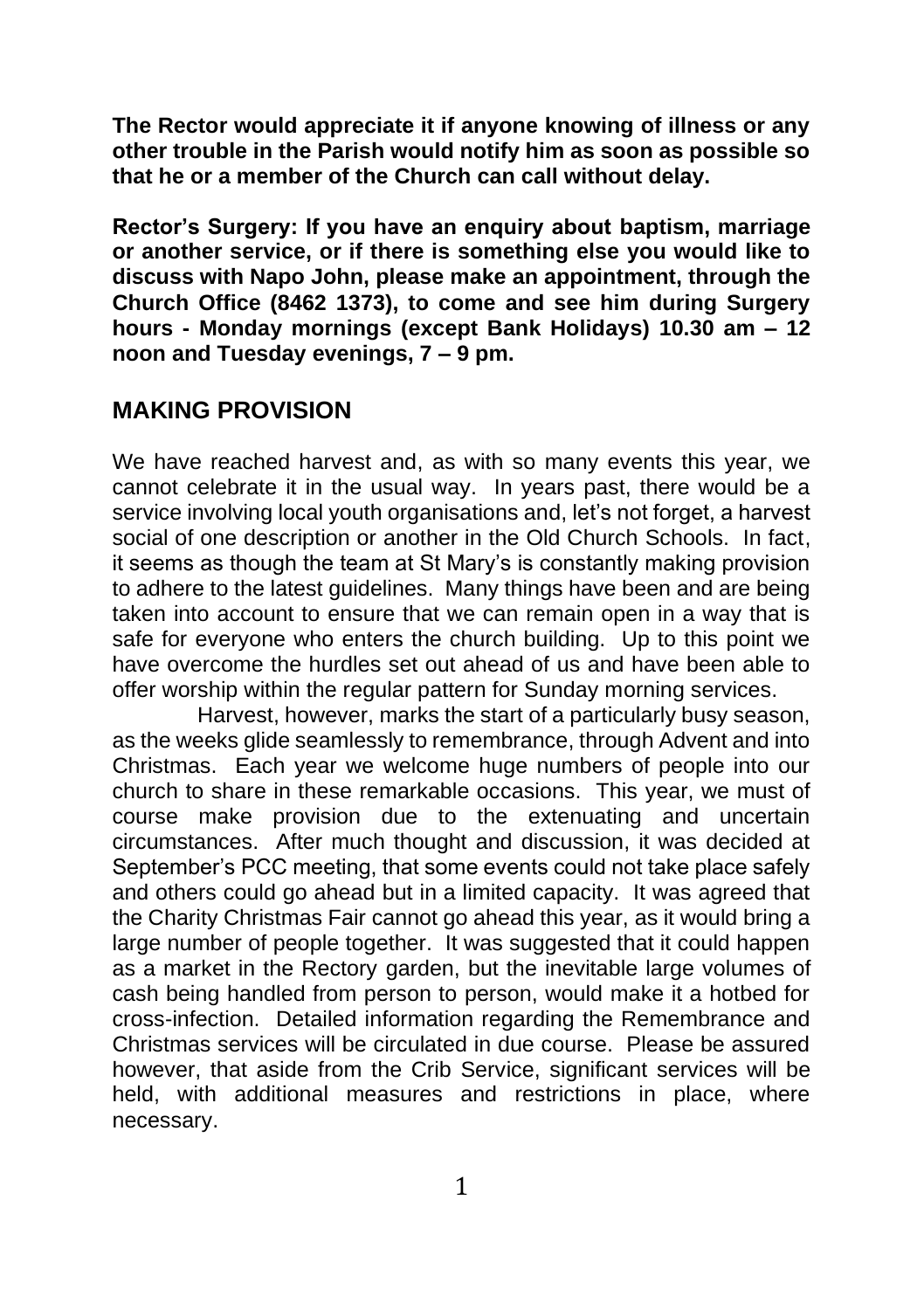It could be easy to get downcast and think, that's yet more things that will be denied to us because of Covid. Harvest, however, is traditionally a time when we give thanks for God's abundant provision from the land and sea. Perhaps in the current climate, we could try to look for other ways in which God has provided, rather than focus on what has been, or will be taken away. I hope you can take time to reflect and think of some reasons to give thanks to God. Maybe the kindness of neighbours and friends gives cause for appreciation. Perhaps you feel a renewed gratitude for the simpler things in life and are determined to tread more slowly going forward, resisting the temptation to add to an already packed schedule. For me, it is the way in which the whole Church has been able to reach out further than before. You will most probably know that here at St Mary's, we have made great strides from a technological perspective. Things which had not before been considered an option, have been put in place years ahead of time. For example: using Zoom for prayers, Bible studies and meetings, putting messages on Facebook, the e-community put together by Brenda so everyone can receive email updates, our YouTube channel with the ability to 'Live Stream' our 10.30 Sunday morning service – this is thanks to young William's expertise and our newly trained team of 'Live Streamers'. If you have read recent *Herald* articles regarding the 'Hayes Community Foodbank', you will have yet another example of God's provision and the way in which a much-needed resource was enabled at a rate of knots! Praise God that we can reach so many people with His message of love through services and also practically.

I will leave you to ponder the astounding words below from Romans 8:32. They were written by St Paul to give comfort and assurance of God's ultimate provision for us - His love and abounding grace.

**'He who did not spare his own Son, but gave him up for us all how will he not also, along with him, graciously give us all things?'**

**Becky**

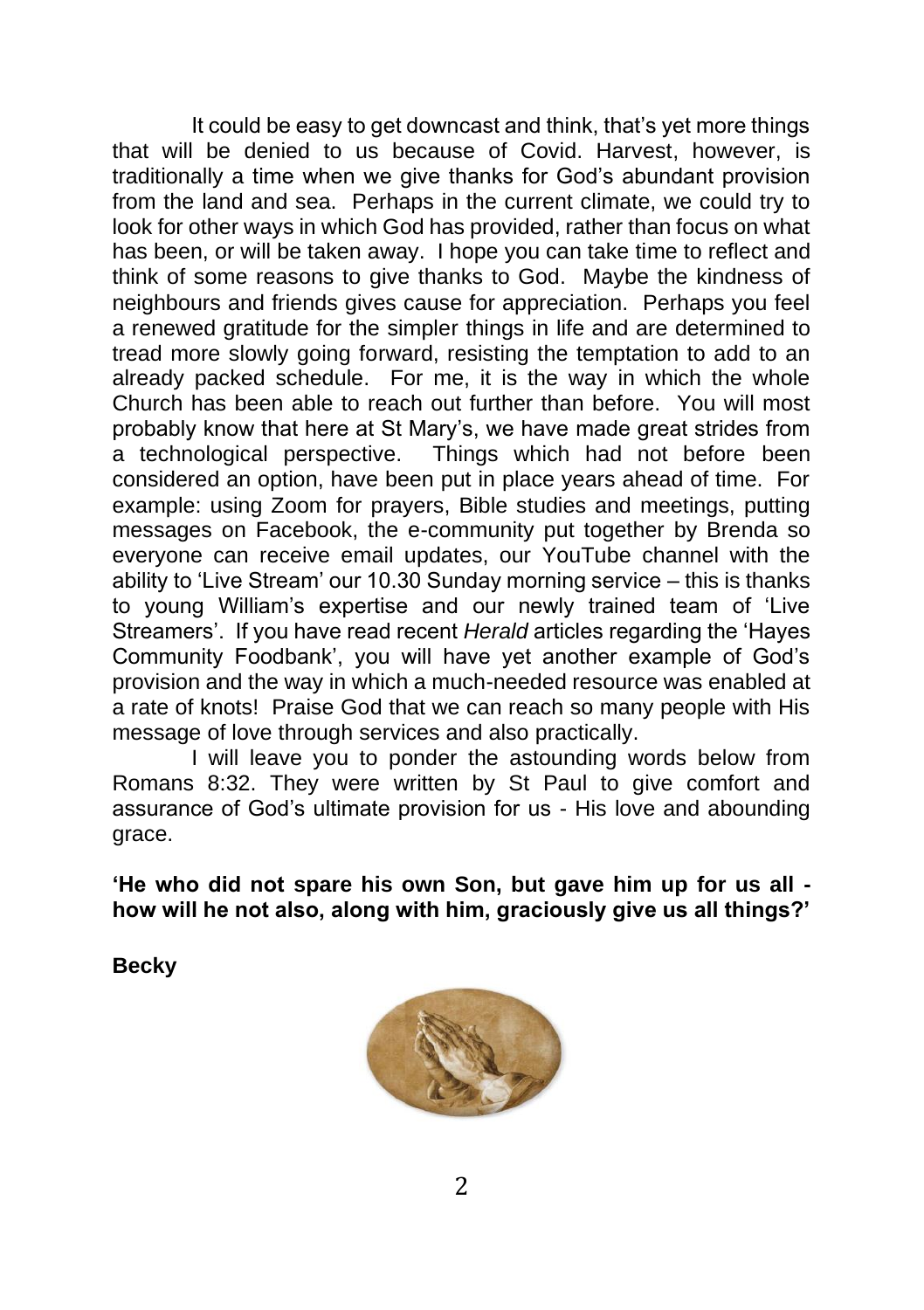

What strange times we are living in. This time last year we had had our enrolment service when we welcomed Jo Watkins to Mothers' Union followed by our AGM. I am trying to keep in contact with all members by phone and am so pleased to hear that you too are talking to each other by phone, visiting and even meeting in hospital waiting rooms! Sheila Hunt, who has just had a successful cataract operation, happened to meet Jean Thody at the eye clinic at the PRU. We are also pleased to hear that Pam Cahill is recovering after her fall and subsequent operation. We welcome back to Hayes Hilary Abrahams who had been staying with her son during lockdown. She has promised to write about her 'Adventure' for next month's magazine.

We have all been through a lot this year. We have endured much but we have prevailed. As the seasons turn, we will rebuild: *'For we know that if the tent that is our earthly home is destroyed, we have a building from God, a house not made with hands, eternal in the heavens.'*- 2 Corinthians 5:1.

As in Biblical times people put their faith in God when they needed more than their earthly dwellings, so too we must trust in Him when our livelihoods are threatened. Such challenges as the pandemic and the economic fallout are surely destructive forces but we have access to a *'house not made with hands'* which will shelter us while we rebuild our hope and confidence.

My sister Jill and husband John have been staying with me. She reminded me of this story in Luke 17:16 (NIV) *'And he threw himself at Jesus' feet and thanked Him'.*

Jesus was walking along the border between Galilee and Samaria when He came to the village. There He encountered ten men, all with leprosy. They remained socially distanced but called out loudly *'Jesus, Master, have pity on us.*' When Jesus saw them, He said to them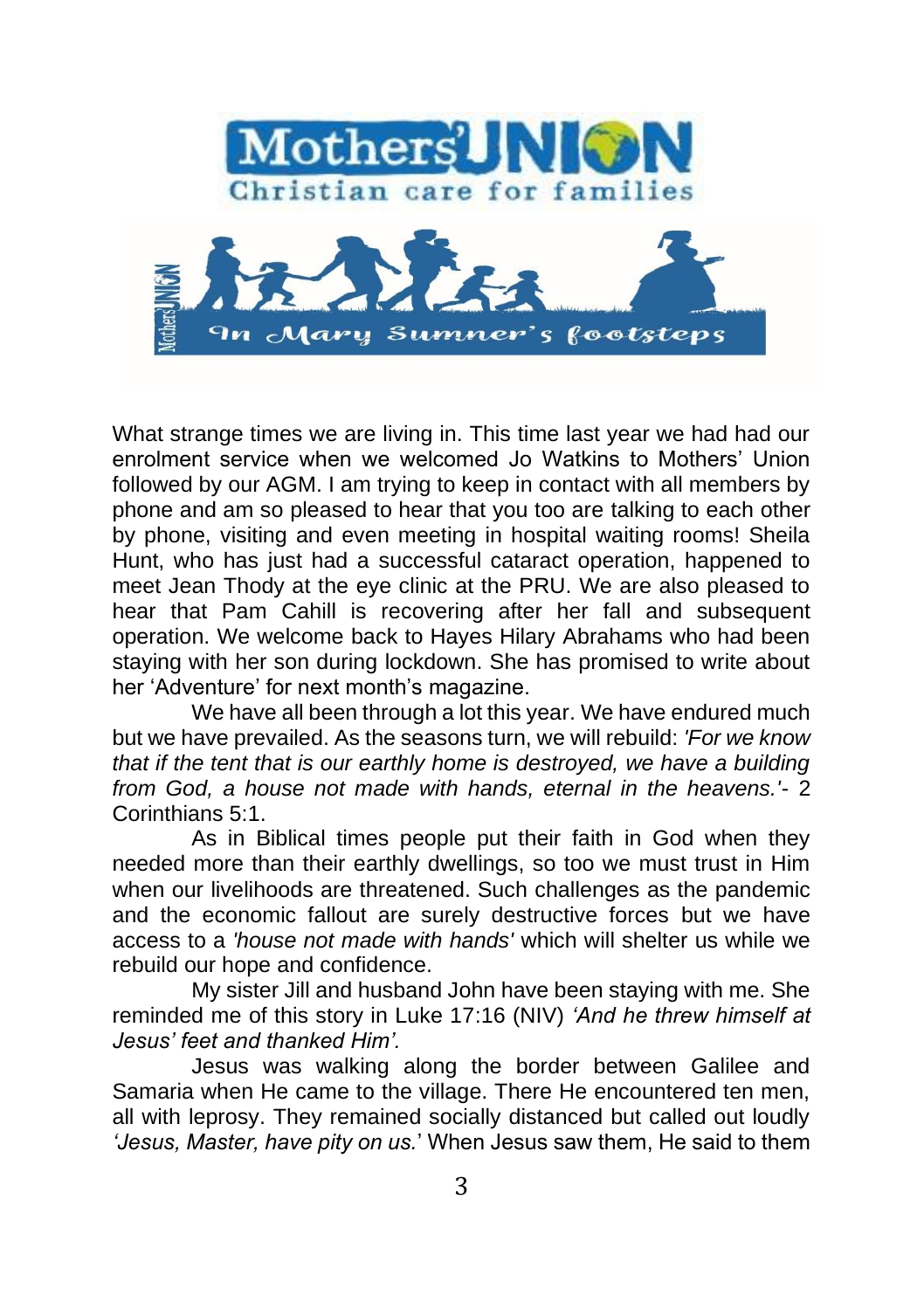*"Go and show yourselves to the priests".* And as they went, they were miraculously healed and made clean. One of them, a Samaritan, when he saw that he was healed, turned back. Glorifying and praising God, he lay, face down at the feet of Jesus…. thanking Him over and over again. Jesus asked, *"Were not ten of you healed? Where are the other nine?"* He asked "*Was it only this foreigner who returned to give thanks and praise to God?"* Then He said to the man at His feet, *"Get up and go on your way. Your personal trust in me and your confidence in God's power has restored you to health."*

I love this story because the message is so uncomplicated and speaks of a real situation. In New Testament times, lepers were outcasts and their condition incurable. For them social distancing was a way of life and no one would risk contracting their disease by touching them. These men had obviously heard of the miracles that Jesus had performed and recognised the power of God working through Him. So, they dared to hope! They called out in a loud voice, pleading for mercy and healing. Jesus heard them and took pity on them. He told them to present themselves to the priests, who, by Old Testament law, were the only ones qualified to confirm a healing and return to wholeness.

We have no idea of the actual time scale but we are told that the lepers were healed and that just one turned back to thank Jesus and praise God for his return to health. Jesus asked about the other nine. It is achingly obvious that the other nine were so excited about their return to wholeness and health that they didn't even think to say "thank you". We don't know what happened to them but we do know that Jesus reiterated to the man who had bothered to say "thank you" that his trust and confidence in God's power had fully restored him.

So, what is the lesson or encouragement for us today in our world where social distancing and 'keeping apart' has become our new norm? Well, maybe it is simply to pray this prayer?

*'Lord, have mercy on us. We trust in You to heal and cleanse us from the many imperfections and blemishes that disfigure our lives. We repent of our wrong doings and accept your forgiveness. Lord, we ask you to remind us to say 'THANK YOU', to You, every day, for all your mercies. Amen.*

We're very aware of the many children and young people across the globe who have had their education disrupted as a result of the pandemic. We pray for all in authority who are making decisions on their behalf. We pray for schools who have worked hard to put measures in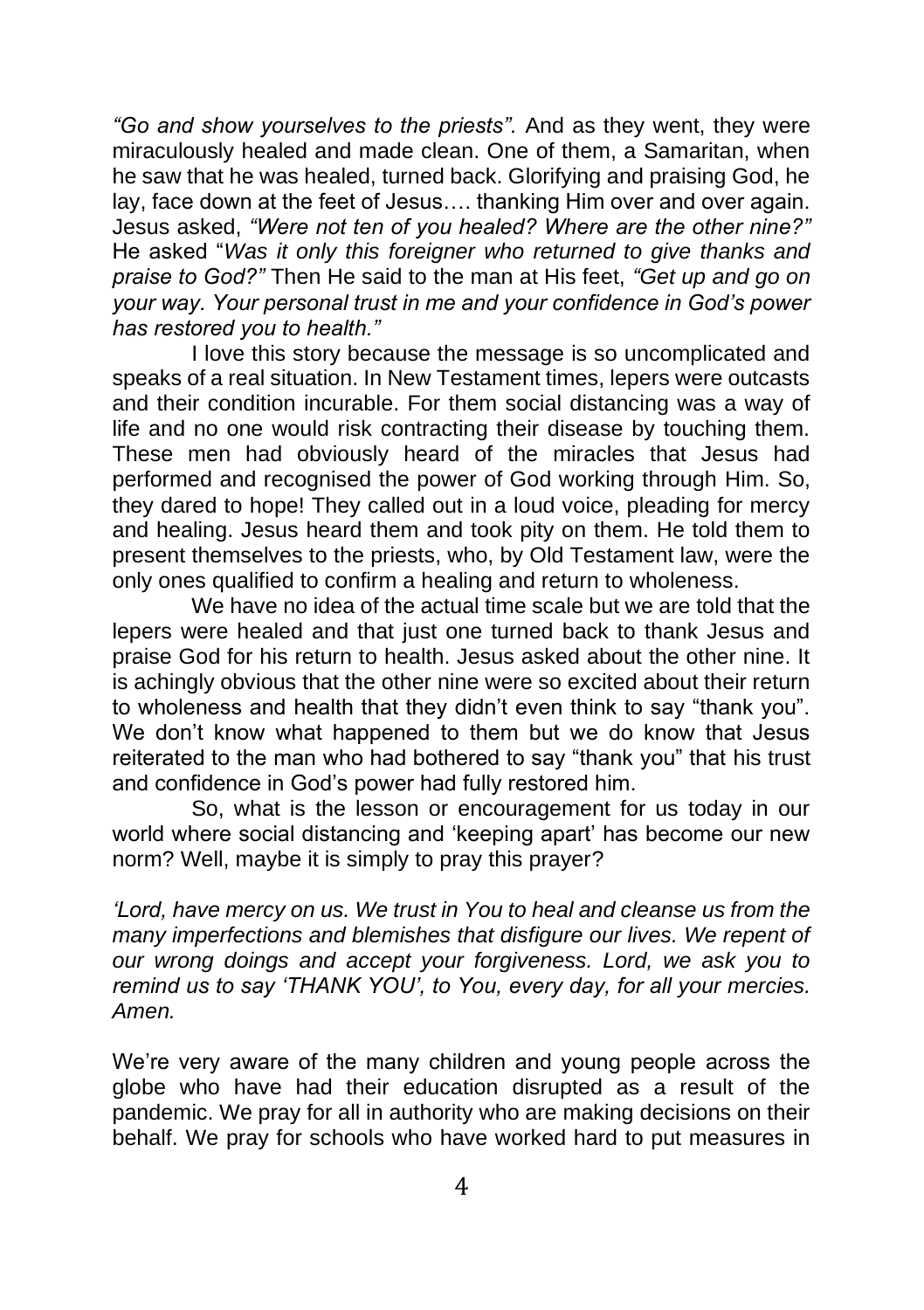place to provide learning for students in a safe environment. Where students have been out of school for months, now they've returned they feel confident. May they and their teachers adapt easily to these new ways of schooling.

# **Mothers' Union announces theme for 2021**



We recognise that the effects of the global pandemic will continue to be felt across the world throughout 2021 and so it seems appropriate to develop our 2020 theme to encompass Rebuilding hope and confidence. As people seek to come to terms with loss of all kinds, from bereavement to

loss of livelihood, relationships, wellbeing and other challenges, our work of rebuilding hope and confidence will be vital.

## **Staying connected through midday prayers**

Our UK members who don't have access to the internet at home will still be able to hear our midday prayers thanks to the Church of England's Daily Hope line. Just call **0800 804 8044** from a UK landline and press **option 4**, then **option 8**.



A free phone line of hymns, reflections and pravers

I have a few copies of the Mothers' Union mail order catalogue. If you would like one please contact me on 0208 468 7785.

Until we can be back together, I leave you the first verse of my favourite hymn:

*'O Jesus, I have promised to serve Thee to the end; Be Thou forever near me, my Master and my Friend; I shall not fear the battle if Thou art by my side, Nor wander from the pathway if Thou wilt be my Guide.'*

#### **Avril Ashford**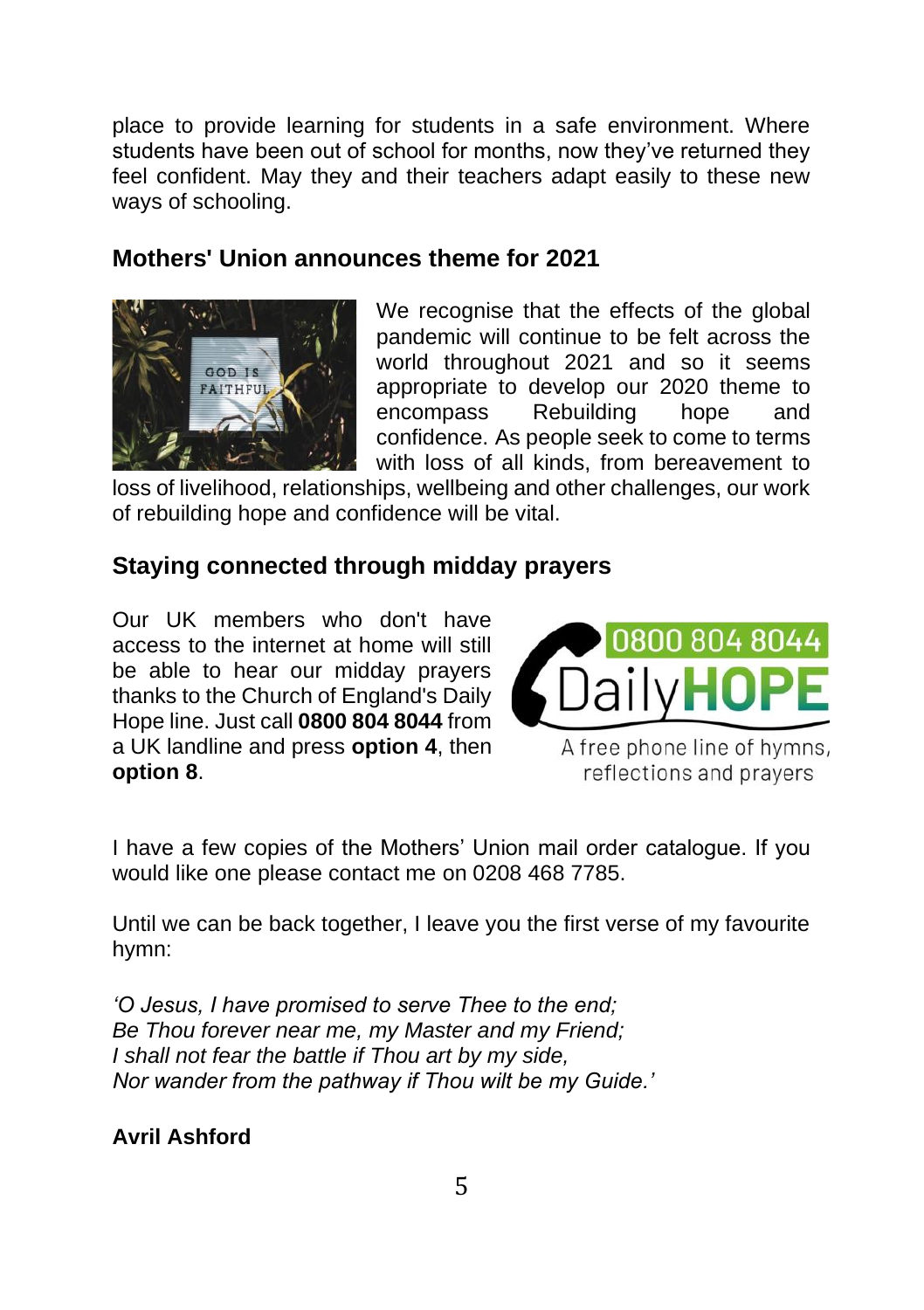# **OUTDOOR FAMILY WORSHIP**

After many months of not being able to deliver any face to face sessions with our children and young people, we were finally able to do so on Saturday, 12<sup>th</sup> September. The families who usually attend Fresh Start, Sunbeams, Blaze and Illuminate were invited to join Napo, Becky, Hilary and myself in the Rectory garden for a special service Family Worship session aimed at our children and young people. Children from under two years right up to age 11 came along with their parents for this outdoor service. We were thrilled to see quite few families that we have not seen for so long.

The weather was kind to us and we had enough space in the Rectory garden to create a square for each family that was two meters apart, in an oval shape so that we could all see and hear each other.

This event included games, a story, prayers, worship songs, making lego/ duplo constructions, making masks and doing age-specific Bible-based activities whilst remaining in their own little square on the grass.

Each family had a box in their square named after a character in

the bible like "Daniel", "Timothy" etc. The box included everything they needed for the session including hand sanitizer, craft material and a little treat for their efforts! It also included lego/ duplo and a "challenge" to create a specific thing with it, such as a lion's den, Noah's Ark, the room in which the disciples met, the tree from the Garden of Eden and the palace where Esther lived. All the creations were amazing especially the "Big Fish" and the T-



Rex (though not specifically mentioned in the Bible, it does roar like a lion - which is!).

It was so lovely to see everyone joining in and being able to worship together. The parents were great and not only got involved but also managed to keep their little ones in their squares! The feedback we have had from the people who participated in the event was so positive that we will certainly aim to do it again some time soon.

If you are the parent or guardian of a child or children under 14, and would like to receive information about this and other events that we plan, please do email me at [info@stmaryshayeskent.co.uk](mailto:info@stmaryshayeskent.co.uk)

**Brenda**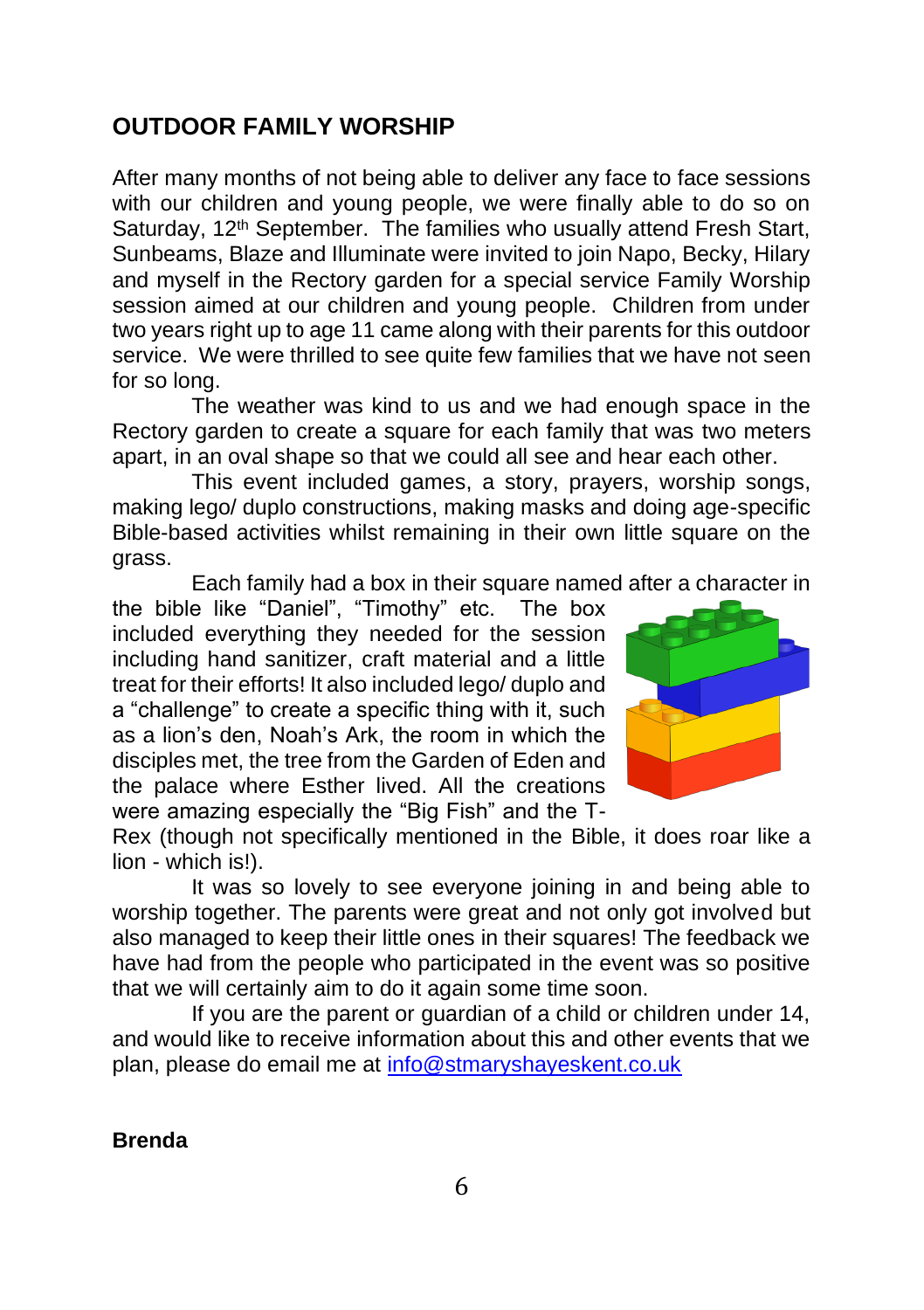## **BISHOP COMMEMORATES 80TH ANNIVERSARY OF THE BATTLE OF BRITAIN**

Bishop Simon Burton Jones has attended a service to commemorate the 80th anniversary of the Battle of Britain, which is officially marked on Tuesday 15 September.

Speaking at the event which took place at Biggin Hill RAF Chapel on Sunday, Bishop Simon said that our knowledge



that the Allies ultimately won the war, influences our perception of what was experienced at the time:

"Those who did not consciously live through those nightmarish days, which is most of the population today, can find it hard to grasp the fear people would have felt. The first thing we learn about World War Two is that the Allies won it. He continued: "No, there was nothing inevitable about victory at that point. Which makes the Battle of Britain, won decisively by the RAF, one of the key turning points of the war, and perhaps the first one."

Bishop Simon went on to commend not only the courage of the RAF pilots, as well as pilots from other nationalities, but also to remember the contribution made by the many people on the ground - men and women - without whom the pilots would not have been able to fly:

"These and many more ensured the war effort succeeded at a pivotal moment. That's what a society looks like when it pulls in the same direction. Yes, there were gifted, brave individuals in the sky, but the unseen work of the teams around them should not go unremembered."

In closing, he spoke of the debt we owe to all those who took part in this pivotal battle: "Sometimes the future hangs by a thread and comes down to the courage of a handful. But always there is a God in heaven whose character is justice and mercy, and whose purpose it is to bring us to our true destiny in Christ."

#### *Copyright: Diocese of Rochester*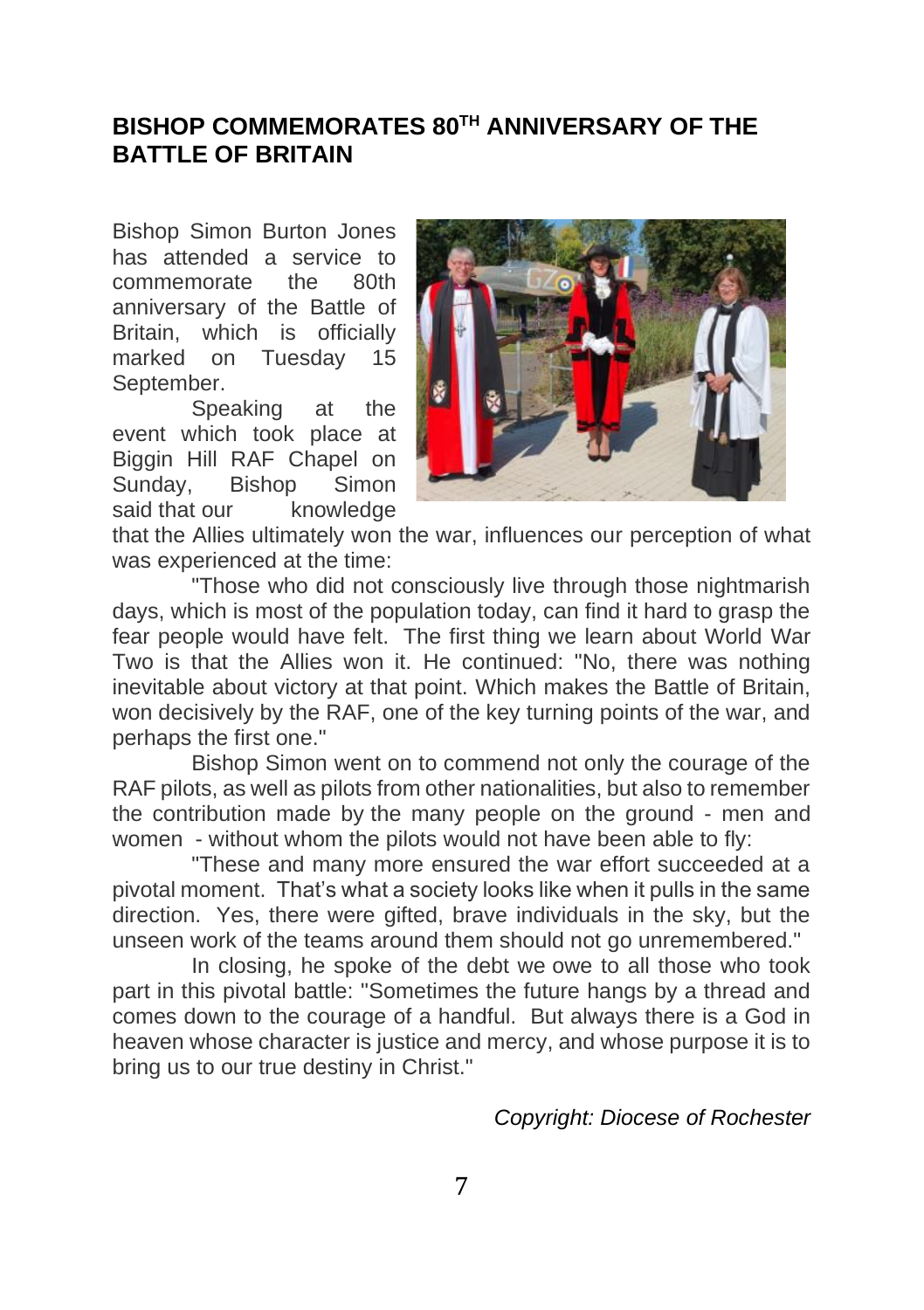# **ST. MARY'S CHURCH DIARY OCTOBER 2020**

## **Morning Prayers take place daily at 9.10am Monday to Thursday throughout the year (except Bank Holidays).**

## **TRINITY 17**

Harvest

**Sunday 4th Wednesday 7th**

8.00am Holy Communion BCP 10.30am Morning Praise Hayes Men's Fellowship Annual Service

# **TRINITY 18**

**Sunday 11th Wednesday 14th**

 8.00am Holy Communion BCP 9.15am Fresh Start<br>10.30am Parish Com **Parish Communion CW** Annual Parochial Church Meeting

# **TRINITY 19**

Luke the Evangelist

| Sunday 18th | 8.00am  | <b>Holy Communion BCP</b> |
|-------------|---------|---------------------------|
|             | 10.30am | <b>Morning Praise</b>     |

# **LAST SUNDAY AFTER TRINITY**

**Sunday 25th** 8.00am Holy Communion BCP 10.30am Parish Communion CW

# **A RECENT FUNERAL IN THE PARISH**

Pam Ridout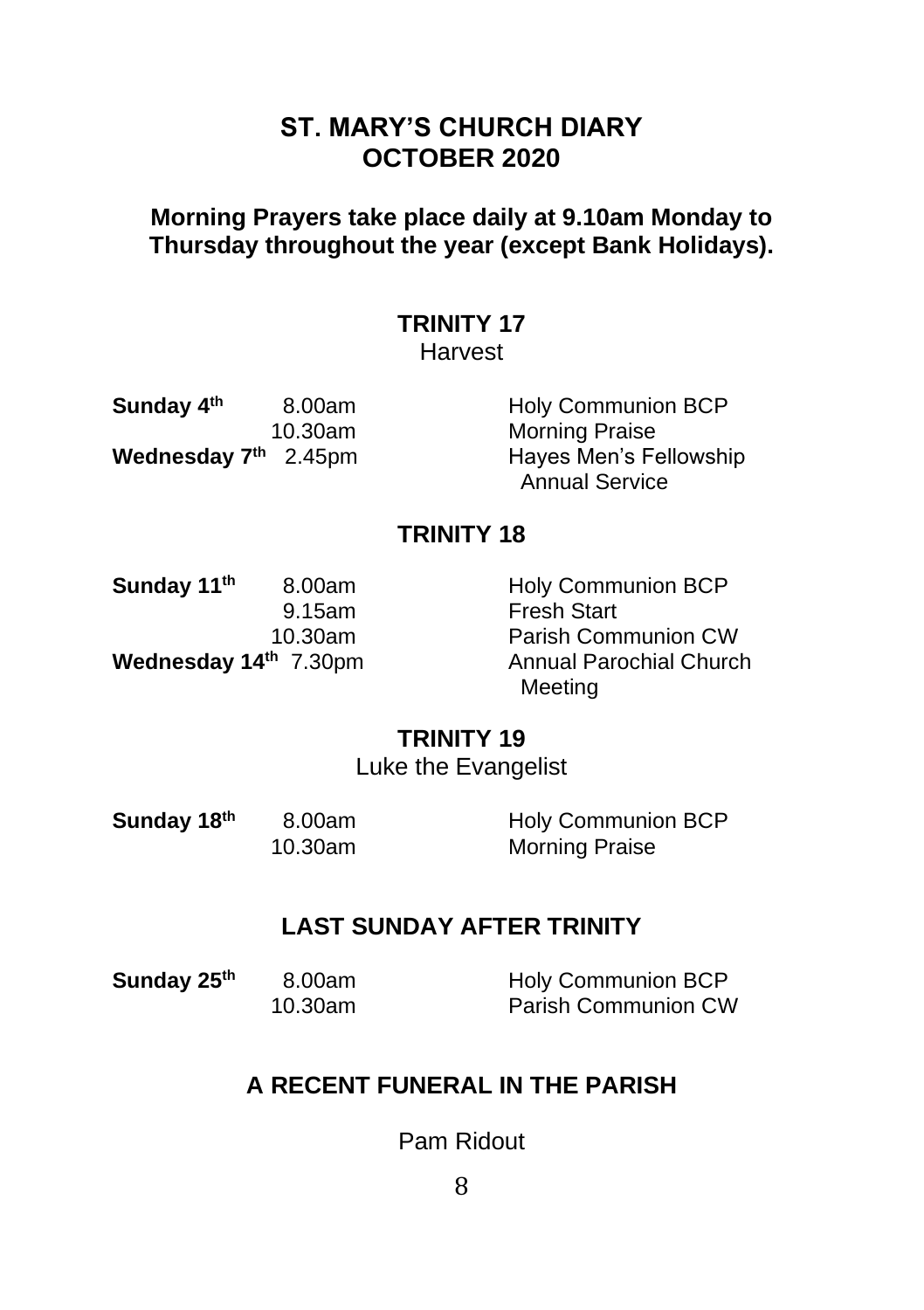# **HAYES MEN'S FELLOWSHIP**

On then into October with just a glimmer of hope for "normality" with the resumption of printed copies of *Hayes Herald*. The downside is that the almost-immediate deadlines hitherto for on-line publication now become less elastic to allow for the printers to complete their tasks.

So I am writing these words in the middle of September just after the "rule of six" has come into effect in England (and in confusing differing versions in Northern Ireland, Scotland and Wales).

Nevertheless, Napo then confidently assured us that our Annual HMF Service will go ahead on 7<sup>th</sup> October governed by the same Covid-19 precautions as for other services in the church. This will be an important occasion for our members, who not have been able to meet and greet as a group face-to-face for many months. Unfortunately, the original idea to use a marquee in the Rectory garden for refreshments and much-needed fellowship is not allowed.

Fortunately, our next planned event is also secured on current guidelines. Our Annual Lunch in January can again be held in Regan's, the banqueting suite upstairs above the New Inn in Station Approach, Hayes, which usually can hold up to 200 seated diners. The lunch will be staged in strict Covid-19 conditions, thus for example tables of six rather than eight and further apart.

Looking to the present, we have just issued another of our Extra Newsletters. These were intended to keep in touch with members and give them a chance to read about the topics we should have covered in talks or outings. As our new programme will not begin until next year, this latest Extra took the opportunity to look back at lockdown in three different ways. This included personal recollections from committee members in particular of lockdown – the good things (like the support given by neighbours), the bad things (like the lack of social activities) and the things we still miss (like being able to watch live football at Selhurst Park??!!). We also had a series of photos of popular central London locations during the height of lockdown. It was shocking to see such a vibrant city so deserted. To complete the look back we had a light hearted article about the new language that developed during lockdown (lockdown lingo?), such as being on a bit of a coronacoaster or being a complete covidiot! This was all topped off with the usual variety of quizzes.

We also like to use photos to remind our members of how things used to be but, more particularly, how we hope they will be again in the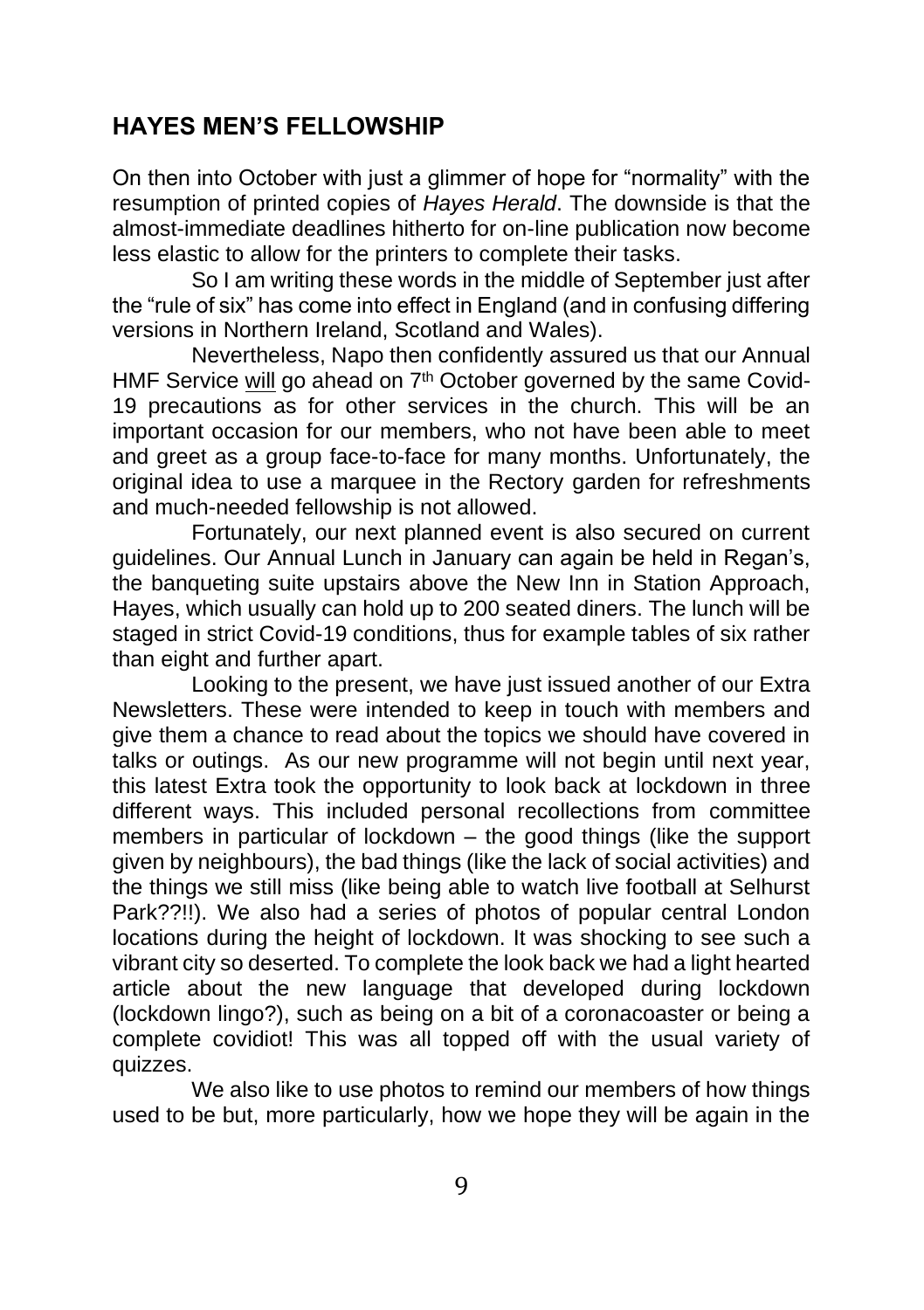not too distant future – though that hope has taken a bit of a dent with the new "rule of six".



*Outing July 2019 Polesden Lacey*



*Outing June 2019 Tilbury Fort*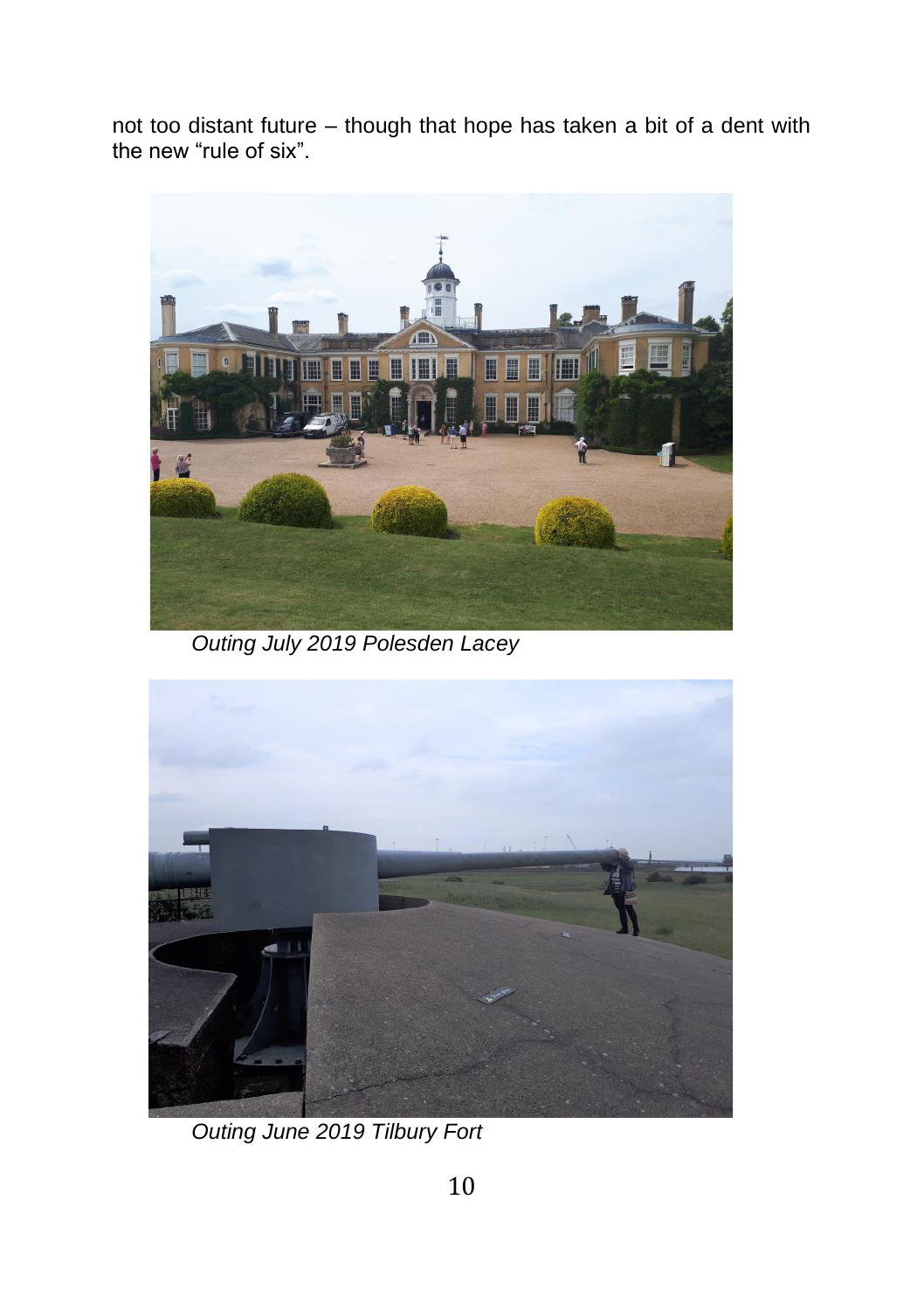We are keen to get back to whatever the new normal will prove to be, always concerned with the safety and health of all our members. Some may need some encouragement to emerge from their HMF hibernation or isolation. Others will be only too eager to cast off face coverings and jettison sanitiser and mix and mingle freely again, no doubt with handshakes and hugs (remember them?).

The good news for all is that for this coming year the annual subscription is reduced exceptionally from £15 to £10. The further encouragement is that we intend to offer as full a programme in 2021 of our usual Outings, Talks and Walks as any continuing restrictions will then allow.

Watch this space…

#### **Allan Evison, Hon HMF Secretary 020 8402 7416 secretary@hayesmensfelllowship.org**

#### **A MOMENT IN EYAM**

Little has changed on this Derbyshire hillside near Eyam since August 10th, 1666 when the village was devastated by bubonic plague. Whether it was raining or fine was probably irrelevant to Mrs. Hancock as she placed the last shovelful of earth on her last family member; seven graves for six children and her husband in eight days and all so quietly done. Weather and a little settlement have tilted the gravestones which are otherwise unremarkable. Only the rust of lichen on the stones and an historic monument sign betray their age. One can almost hear the sound of digging and see the lonely figure of a woman with the vicar and a few friends descending to Eyam along the same path by which visitors now pass with their camcorders.

Leaving the seven to their ancient hillside and returning to the church in Eyam one enters a sacred place. It is not true that buildings are fashioned merely of stone and brick. They are also shaped by people and events. Such is the case in Eyam. The church is testimony to the devastation that struck at the heart of the village and it requires little imagination to recreate the tragedies of that summer.

I sat in the church reflecting on the prolific evidence around me of the struggles and fortitude of human beings. The ghosts of years gone by surrounded me and I could see the faces of diverse village folk in the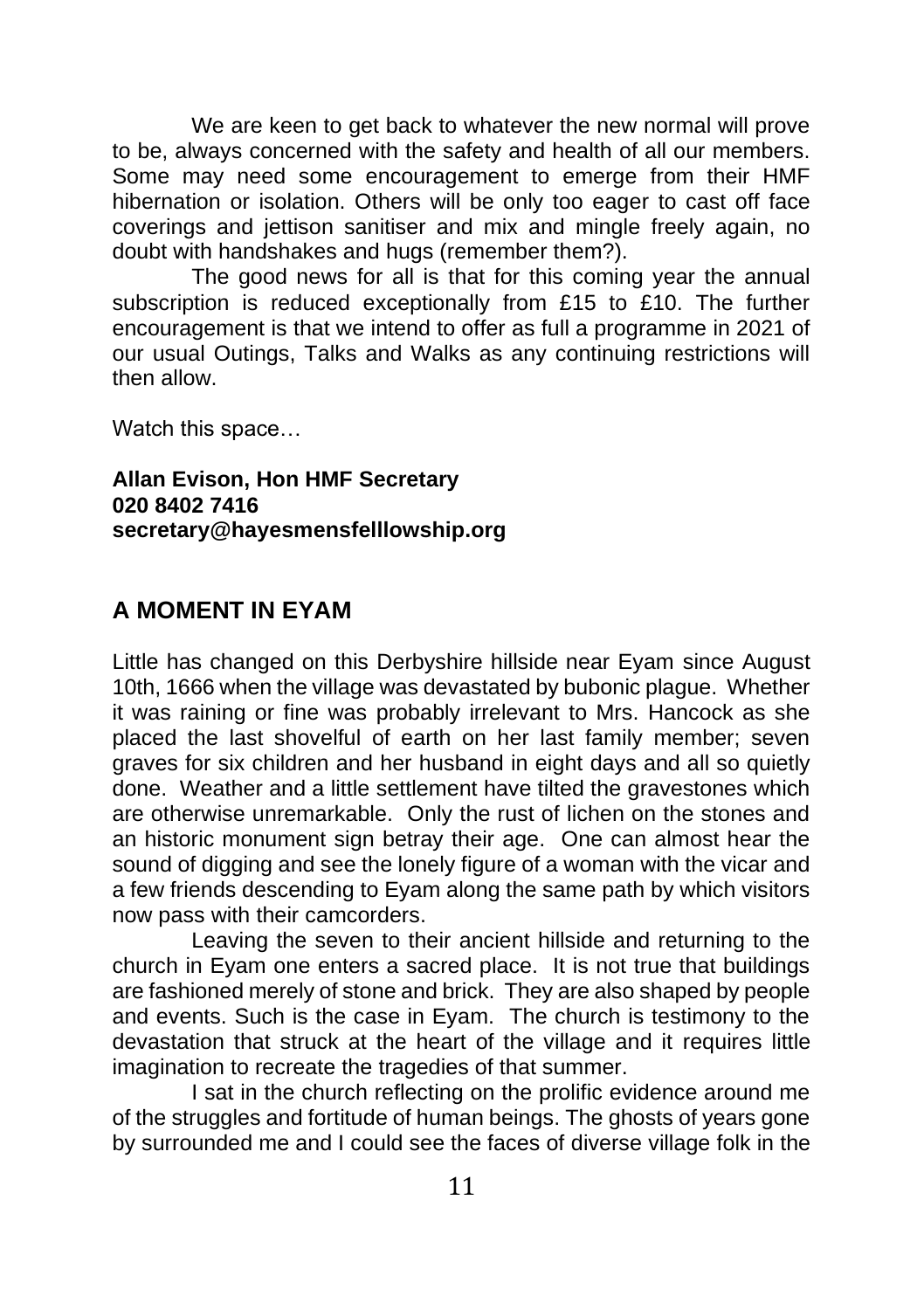dimly lit church. They had their petty disagreements , their gossip and their passion. They had celebrated at every opportunity until that year. The vicar was a good man who offered himself to the people and lost his wife to the plague in the process. He had persuaded the village to cut itself off to prevent the spread of disease to other villages and towns. The villagers had reluctantly but bravely agreed, knowing that they would probably perish.



Sacred places such as this induce catharsis and reflection on one's destiny and direction. I was praying to the God who also lived through these tragic events, and countless before and since, when the church door opened. Silent reflection was shattered by the excited chatter of sixty schoolchildren who had come to study the plague. I felt initially upset by this intrusion on my thoughts but then I remembered the hillside and those graves where Mrs. Hancock had laid her six children. No doubt they were just like these, full of chatter and excitement, until one by one they were struck down within eight days.

I looked at their mischievous faces and realised that this was a good place for them to be. They were the reminder of youth and eternal hope, of life rushing to fill the void created by death, the consolation of shattered lives, God's signpost for our future set against the cruelty of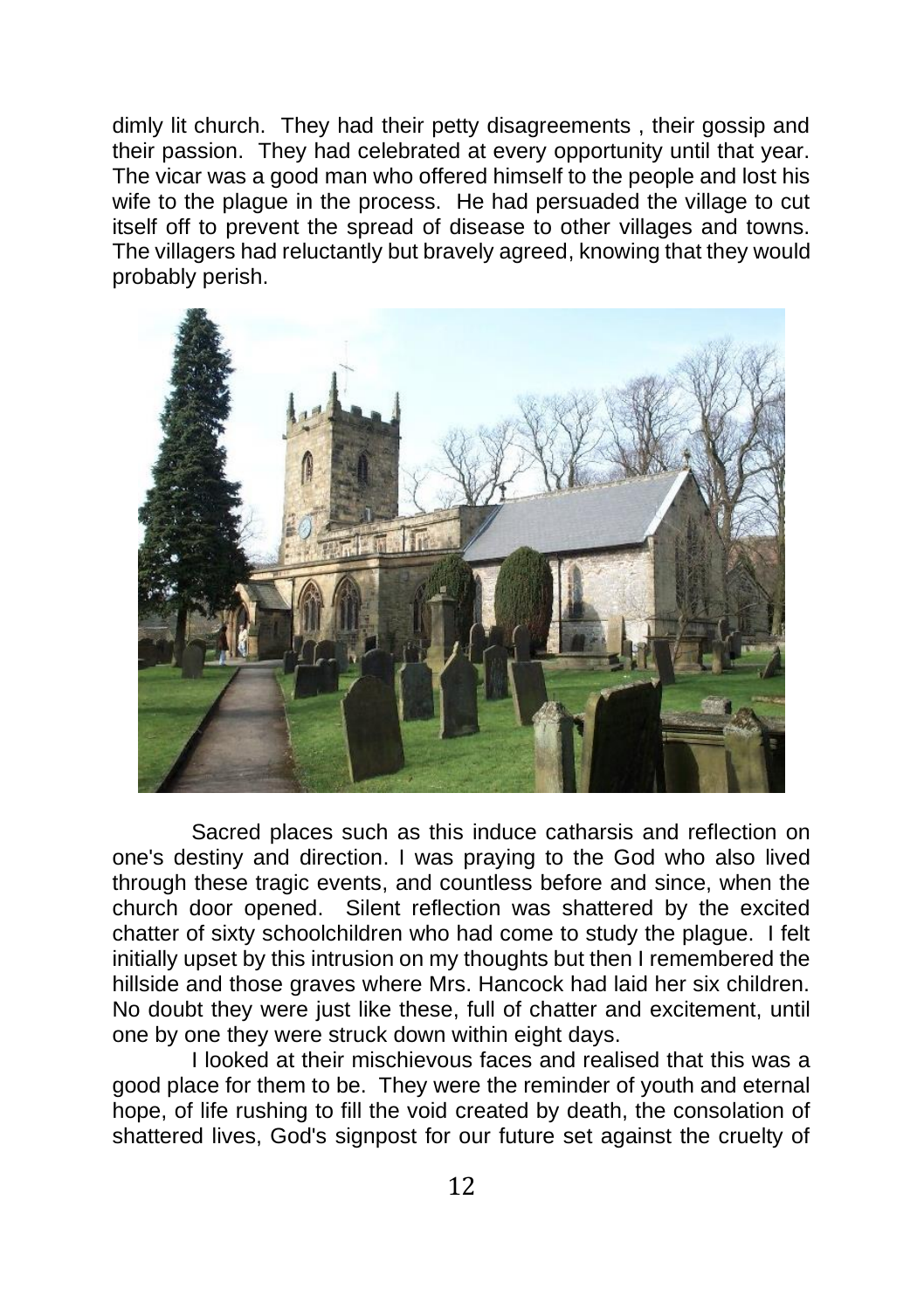our past. As I stepped out into the sunshine the many complexities of my own life realigned and focused on the present where chatter and excitement truly exist. This was probably true for Mrs. Hancock who subsequently moved away and remarried, surviving to a good age. I feel sure that she always welcomed little children although such details are rarely recorded as important by those who document the weighty events of life.

#### **David Langford 1980**

# **From Rochester Diocese Newsletter**

# **A Prayer for Families as Loved Ones Begin College or University**

Dear Lord, thank you for the blessing of our child, who has now grown into a young adult. Thank you for the gifts that you have given over the years, and the opportunities still to come as this new chapter begins. We entrust our child to your loving arms and ask that you would keep them safe. May they grow in the knowledge and love of Jesus, in whose name we pray. Amen

# **A Prayer for Students Going to College or University**

Lord, be with the Freshers of 2020. Guide them, fill them with hope and compassion and give them a thirst for learning. Though things might be different than planned, let each of them grow in faith, experience your call in their lives, and know that even in the uncertainty, you are with them. In Jesus' name, Amen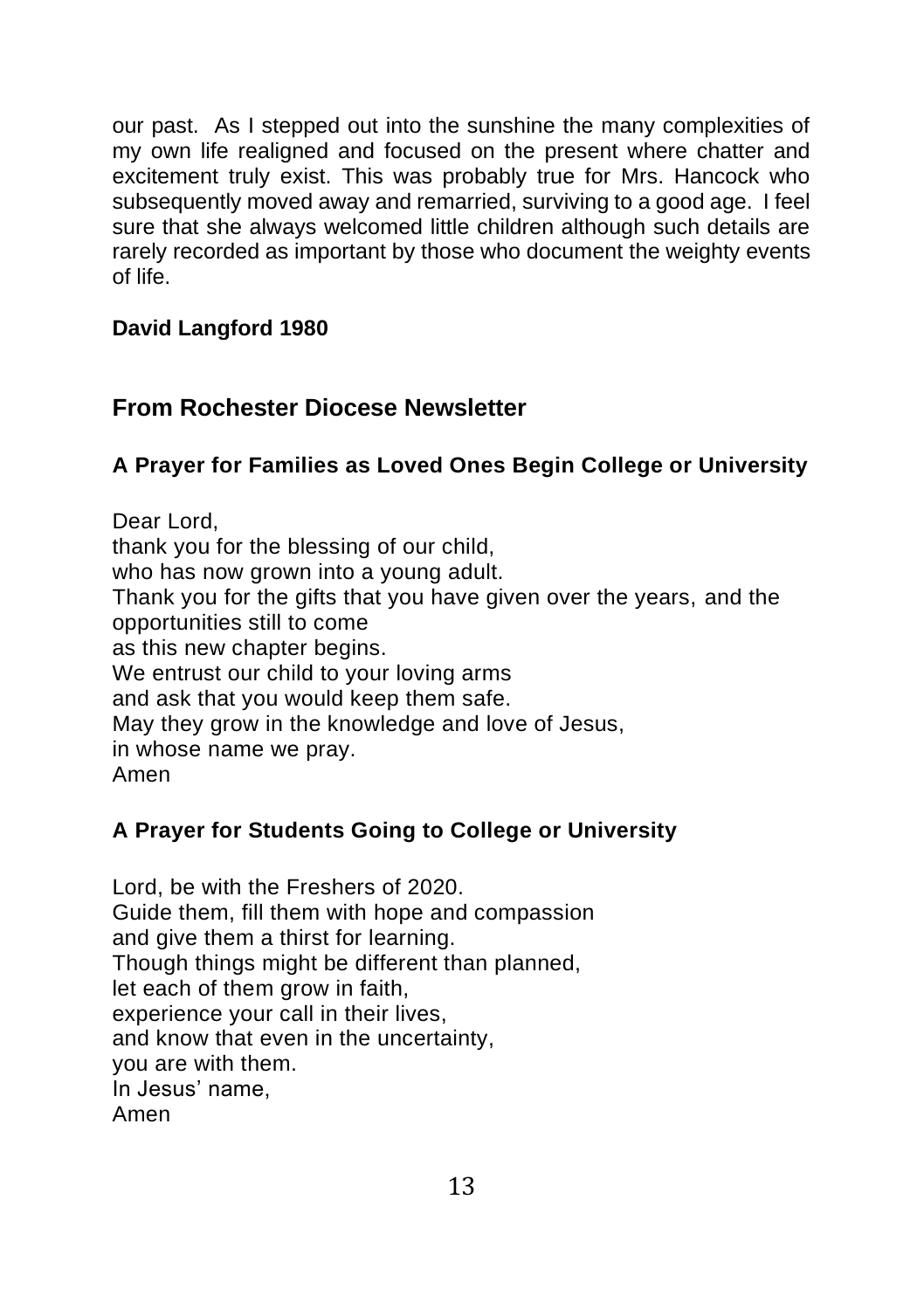# **FOUR AND A HALF MINUTES OF FAME**

I promise I'll stop going on about my book soon but there is space to be filled in this month's magazine and not much else has happened to me during lockdown.

Back in August I heard the news that my novel *Small Pleasures* had been chosen to feature on a new BBC2 book programme called Between the Covers, to be broadcast this autumn. (November  $6<sup>th</sup>$  if all goes to plan.) It is a discussion programme in which a panel of 'celebrities' discuss their favourite books, then a recently published book by one of the panel, and then a book by someone who is not a celebrity – in this case, me!

Given how hard it is to publicise books this was a tremendous coup and I was naturally very excited. I was slightly less excited when I was told that a film crew wanted to come and film me talking about the book as part of the programme. One suggestion was that they would film me at work in my 'writing room' – perhaps imagining an elegantly furnished study, with a leather topped desk, blotter, inkwell, view of hills, etc. Looking around the tiny room where I work I note that it contains, as well as a desk, computer, filing cabinets and bookshelves, various nonliterary items, including several musical instruments, fishing rods, camping chairs, a cool-box, an ironing board, a half completed Airfix kit (a Boeing Fortress Mk111 since you ask), and a bag of quick-drying cement.

Fortunately, social distancing restrictions meant that indoor filming was scotched and we had to stay outside. The back garden, at least, looked slightly more respectable. Unfortunately, it was one of the hottest days of the year, well over 30 degrees, and it wasn't long before we were all wilting in the heat. The back gardens of Hayes on a sunny day are also not quite as silent as a recording studio, and we had to do multiple takes as my brief piece to camera (brow furrowed with concentration as I tried to remember what I was talking about) was repeatedly interrupted by the distant roar of power drills, chainsaws, lawnmowers and the creaking of garden trampolines.

As the book is set in and around 1950s Hayes, they also took some lingering shots of pebbledash, and the view from the Ridgeway towards the station. It took from 9.30am until 3pm to film enough material for four and a half minutes of screen time!

#### **Clare Wickert (Chambers)**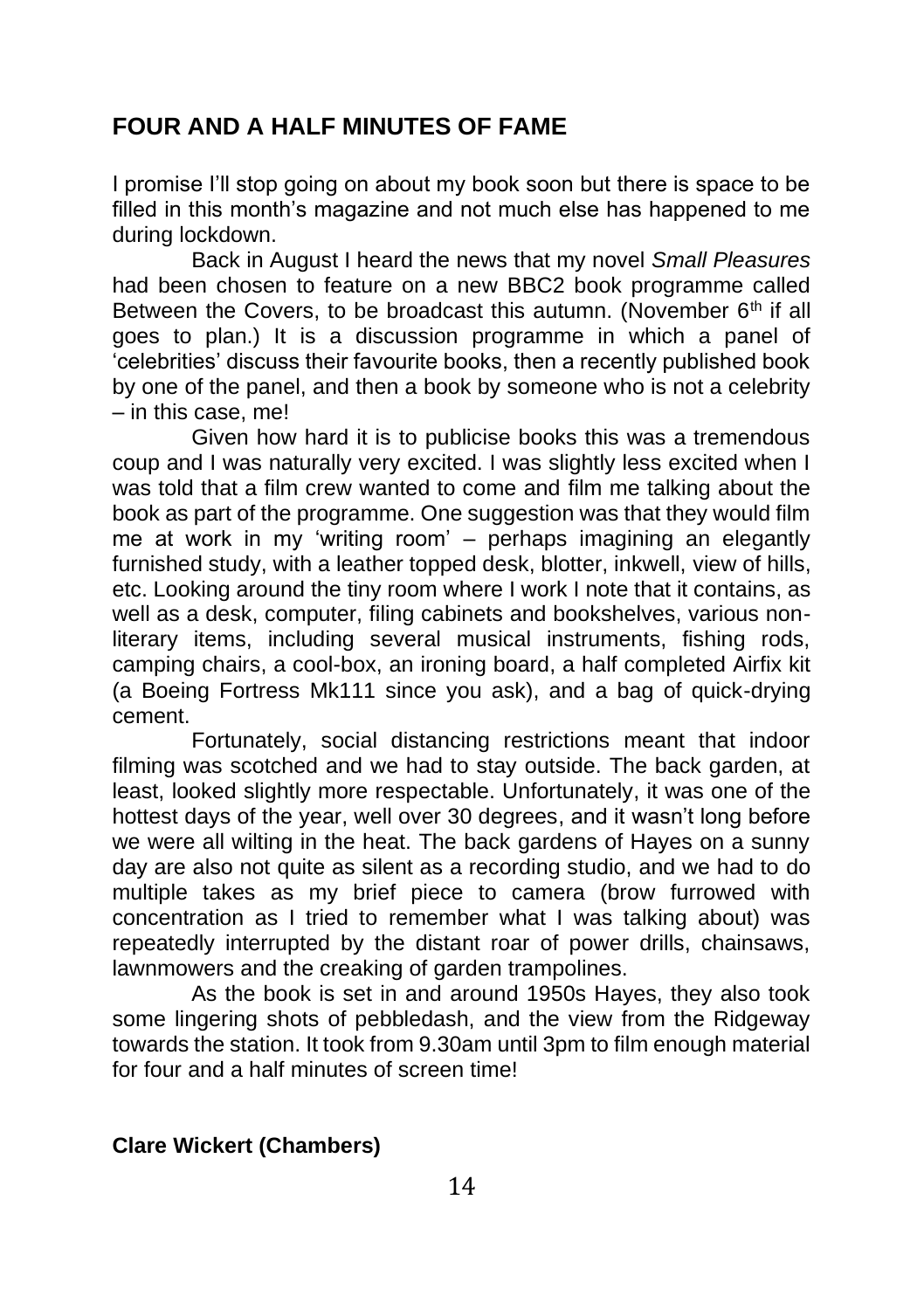# **A BRIEF HISTORY OF THE QUAKERS**

The Quakers - the Religious Society of Friends - was founded in the 1650s by George Fox, who aimed to take believers back to the original and pure form of Christianity. By the time of his death in 1691, his movement had 50,000 followers.

Fox got into political trouble by preaching that there was something "of God in every person". - a revolutionary attack on all discrimination by social class, wealth, race and gender and it had worrying implications for the social structure of his time.

Quakers' refusal to take oaths or to take off their hats before a magistrate, and their holding of banned religious meetings in public, led to 6,000 Quakers being imprisoned between 1662 and 1670.

Fox believed that everyone should try to encounter God directly and to experience the Kingdom of Heaven as a present, living reality. He objected to the rituals of the churches, and rejected the idea that the Bible was always right.

He argued that God himself does not want churches, which, with priests and rituals are an unnecessary obstruction between the believer and God. These views infuriated the mainstream churches, and Quakers were persecuted in Britain on a large scale until 1689.

Quakers today work actively to make this a better world. They are particularly concerned with human rights, based on their belief in equality of all human beings; social justice; peace and freedom of conscience. They seek to live simply so as to reduce the burden on the environment.

Quakers do not celebrate Christian festivals such as Easter and Christmas, they feel the incarnation and resurrection should be remembered on a daily basis. Communal worship consists of silent waiting, with participants contributing as the spirit moves them. There is no creed since this is seen as taking on belief at second hand - they think that faith should be more personal than that and based on a person's inner conviction, and that faith is something that is always developing and not something frozen at a particular moment in history that can be captured in a fixed code of belief.

Quakers have no collective view on what happens after death. They tend to concentrate on making this world better rather than pondering what happens after leaving it. They are actively involved in social and political issues and believe in pacifism and non-violence.

#### **Brian Hatton**